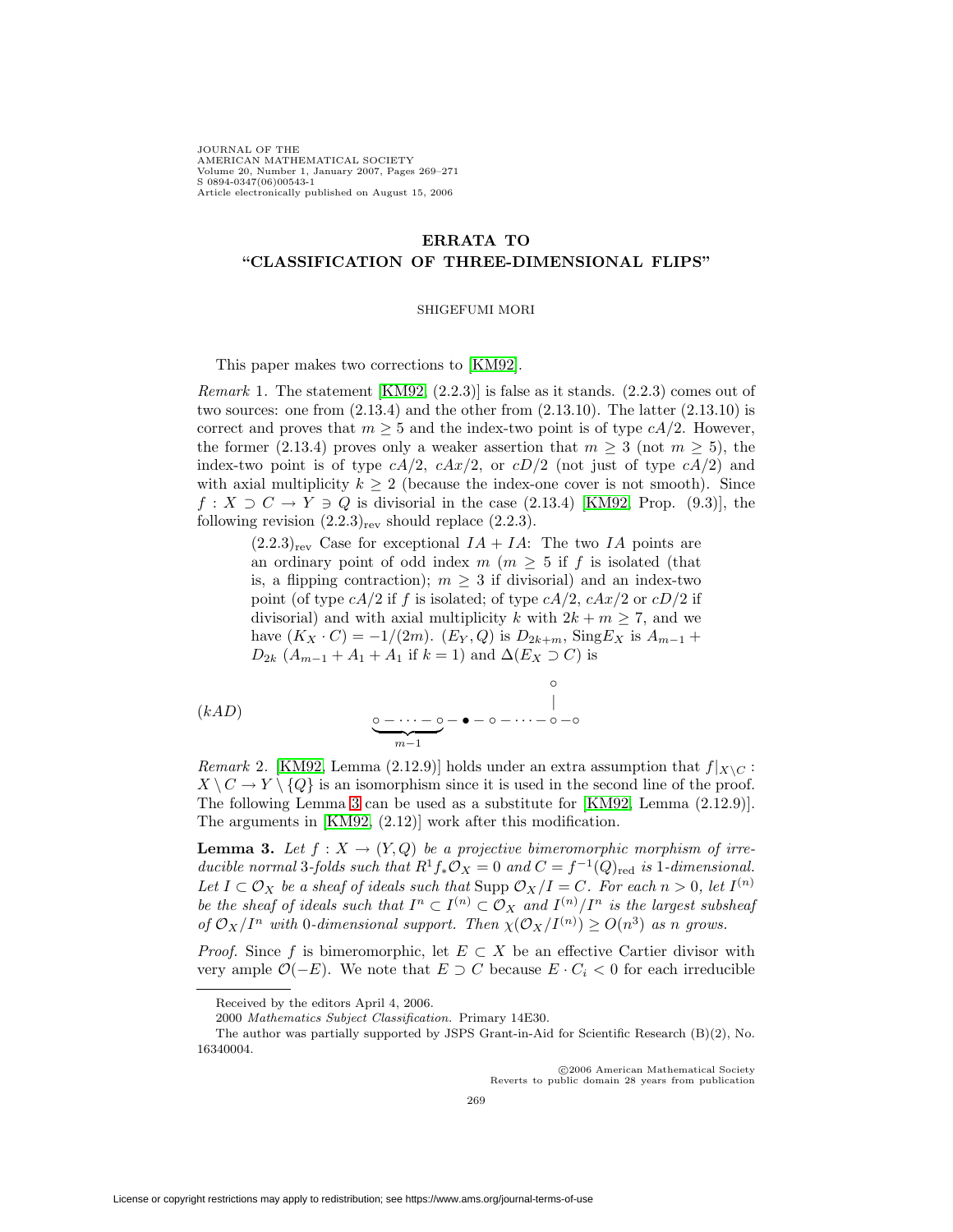270 S. MORI

component  $C_i$  of C. Since  $f^{-1}(Q)$  is 1-dimensional, we can choose a hyperplane section  $\overline{D} \ni Q$  of  $Y \ni Q$  such that  $D \cap E$  is a curve, where  $D = f^*(\overline{D})$ .

For each subspace  $Z \subset X$ , let  $I_Z \subset \mathcal{O}_X$  denote the sheaf of ideals such that  $\mathcal{O}_X/I_Z = \mathcal{O}_Z$ . Let  $F \subset \mathcal{O}_X$  be any coherent subsheaf such that Supp  $\mathcal{O}_X/F$  is a curve containing C. We consider a primary decomposition  $F = \bigcap Q_i$  and set

$$
F' = \bigcap \{Q_j | \sqrt{Q_j} = I_{C_k} \text{ for some } k\},\
$$

which does not depend on the choice of  $Q_i$ 's. We note  $I^{(n)} = (I^n)'$ .

We set  $J = (I_D + I_E)'$  and first prove the lemma for the case  $I = J$ .

By the normality of  $X, J$  is generated by a regular sequence outside a finite set. Hence the natural homomorphism

$$
a_1:({\cal O}/J)(-D)\oplus({\cal O}/J)(-E)\to J/J^{(2)}
$$

is injective and Supp  $Coker(a_1)$  is at most 0-dimensional, and the induced

$$
a_n = S^n(a_1) : \bigoplus_{k=0}^n (\mathcal{O}/J)(-kD - (n-k)E) \to J^{(n)}/J^{(n+1)}
$$

has similar properties:  $\text{Ker}(a_n) = 0$ , dim Supp Coker $(a_n) \leq 0$ . By  $(-E \cdot C_i) > 0$ and  $(D \cdot C_i) = 0$ , we have

$$
\chi(J^{(n)}/J^{(n+1)}) \ge \sum_{k=0}^{n} (\chi(\mathcal{O}/J) + (n-k)) \ge n \cdot \chi(\mathcal{O}/J) + n(n+1)/2,
$$

and the lemma holds for the case  $I = J$ .

Let a be a natural number such that  $I^{(a)} \subset J$ . We note

$$
\chi(\mathcal{O}_X/I^{(n)}) = \chi(\mathcal{O}_X/J^{([n/a])}) + \chi(J^{([n/a])}/I^{(n)}),
$$

by  $I^{(n)} \subset I^{(a[n/a])} \subset J^{([n/a])}$ . Thus it remains to prove  $\chi(J^{([n/a])}/I^{(n)}) \geq 0$ . Since the cokernel of  $S^{[n/a]}(\mathcal{O}(-D) \oplus \mathcal{O}(-E)) \to J^{([n/a])}/I^{(n)}$  is supported on a finite set and  $\mathcal{O}(-D) \oplus \mathcal{O}(-E)$  is generated by global sections, we have  $H^1(X, J^{([n/a])}/I^{(n)}) =$ 0 by the following well-known lemma, and we are done.

**Lemma 4.** Let  $f : X \to (Y,Q)$  be a proper morphism to a germ such that  $R^1f_*\mathcal{O}_X = 0$  and  $C = f^{-1}(Q)_{\text{red}}$  is 1-dimensional. Let F, G be coherent sheaves on X with a homomorphism  $a: F \to G$  such that F is generated by global sections and Supp Coker(a) is finite over Y. Then  $R^1f_*G = 0$ .

*Proof.* Since C is 1-dimensional,  $R^2 f_* H = 0$  for each coherent sheaf H on X. Since F is globally generated, there exist an integer  $n > 0$  and a surjection  $b: \mathcal{O}_X^{\oplus n} \to F$ . By  $R^2f_*$  Ker  $b = 0$ , we have  $R^1f_*F = 0$ . By  $R^2f_*$  Ker  $a = 0$ , we have  $R^1f_*$  Im  $a = 0$ .<br>Since  $R^1f$ , Coker  $a = 0$  by the assumption we have  $R^1f$ ,  $G = 0$ Since  $R^1f_*$  Coker  $a = 0$  by the assumption, we have  $R^1f_*G = 0$ .